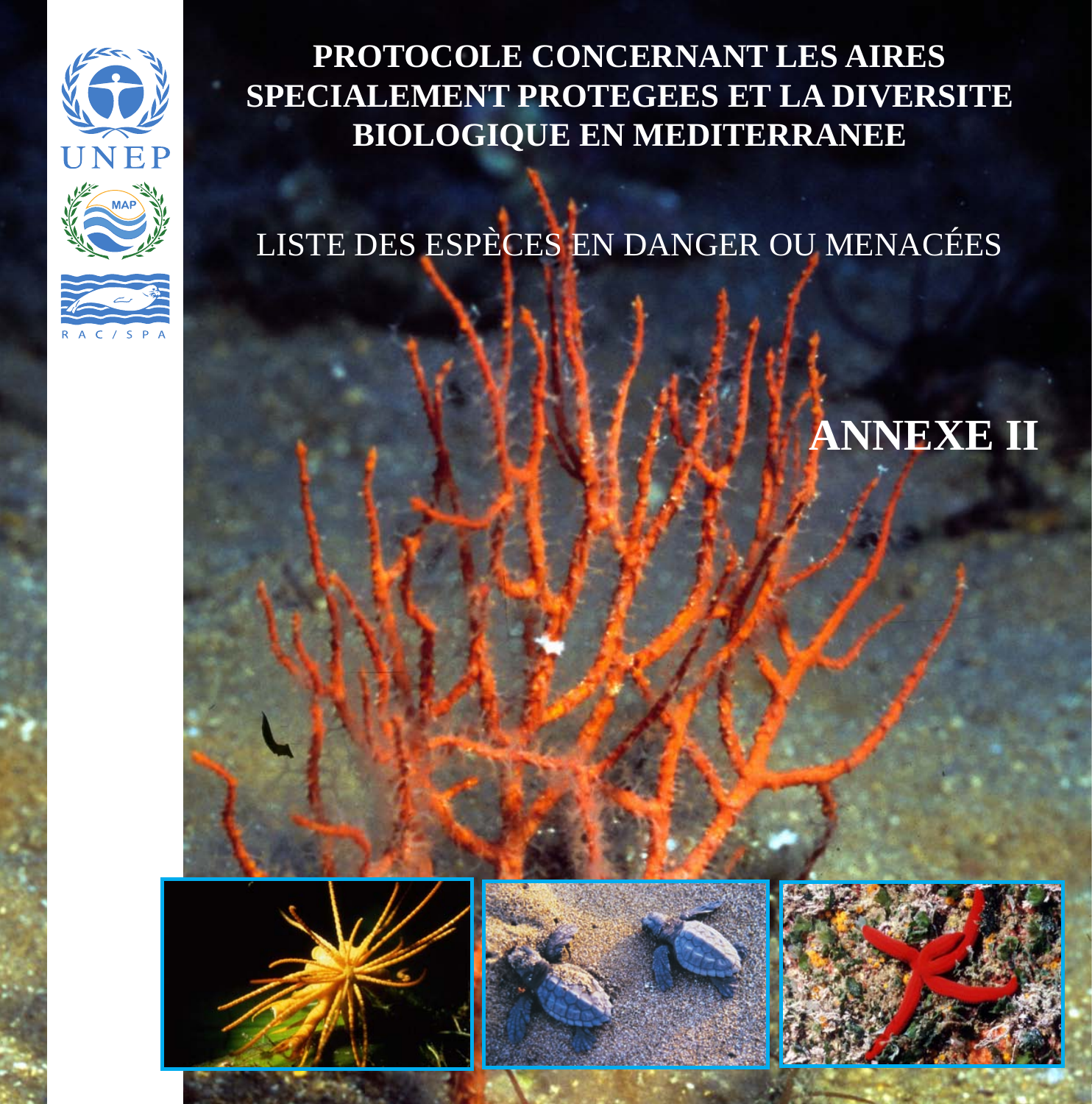### **PROTOCOLE CONCERNANT LES AIRES SPECIALEMENT PROTEGEES ET LA DIVERSITE BIOLOGIQUE EN MEDITERRANEE**

**ANNEXE II**

LISTE DES ESPÈCES EN DANGER OU MENACÉES



Programme des Nations Unies pour l'Environnement

Plan d'Action pour la Méditerranée



Centre d'Activité Régional pour les Aires Spécialement Protégées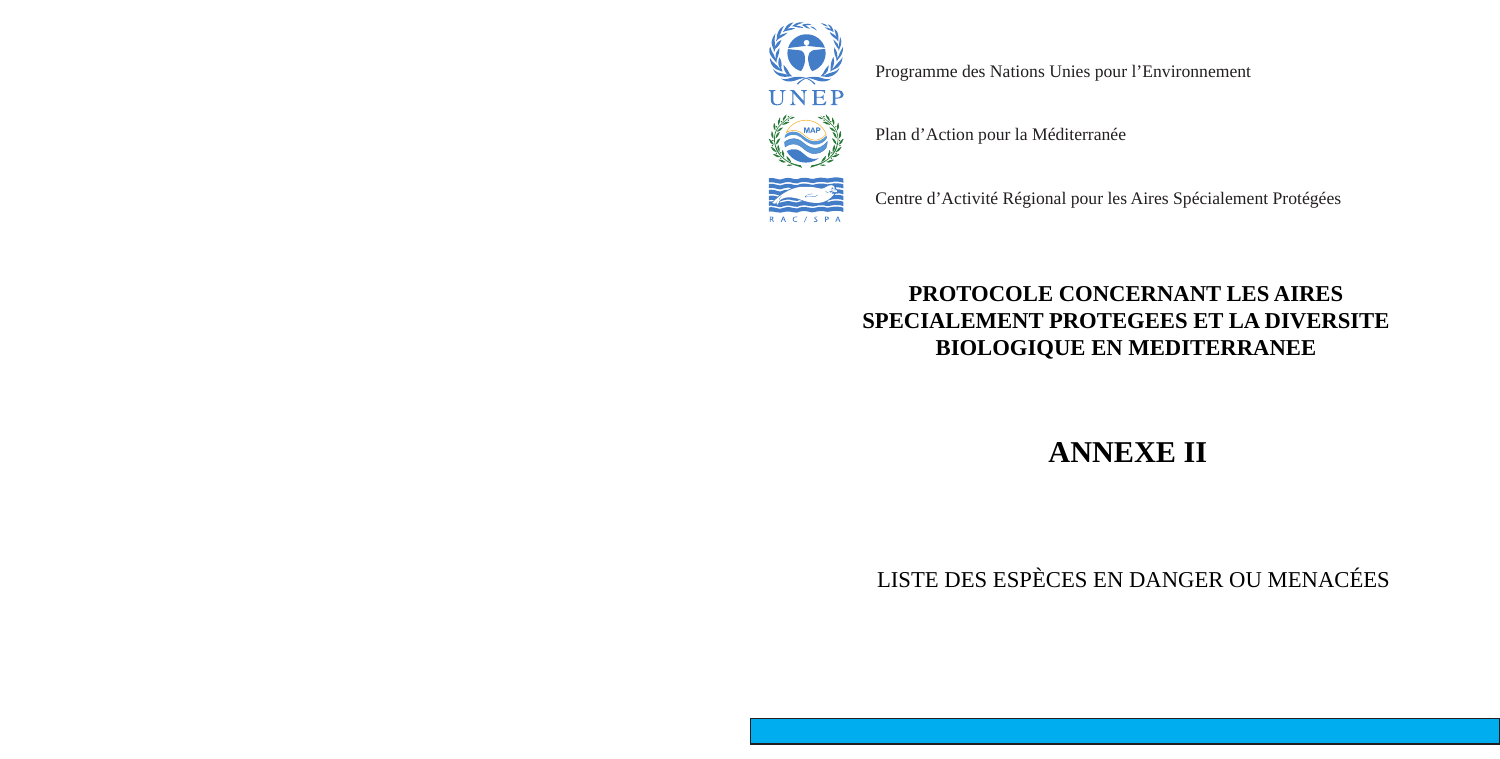### CHLOROPHYTA

*Cymodocea nodosa* (Ucria) *Ascherson Posidonia oceanica* (Linnaeus) *Delile Zostera marina* Linnaeus *Zostera noltii* Hornemann

*Caulerpa ollivieri* Dostál

### MAGNOLIOPHYTA

*Cystoseira genus* (except *Cystoseira compressa*) *Fucus virsoides* J. Agardh *Gymnogongrus crenulatus* (Turner) J. Agardh *Kallymenia spathulata* (J. Agardh) P.G. Parkinson *Laminaria rodriguezii* Bornet *Sargassum acinarium* (Linnaeus) *Setchell Sargassum flavifolium* Kützing *Sargassum hornschuchii* C. Agardh *Sargassum trichocarpum* J. Agardh *Sphaerococcus rhizophylloides* J.J. Rodríguez

### HETEROKONTOPHYTA

*Lithophyllum byssoides* (Lamarck) Foslie (Synon*. Lithophyllum lichenoides*) *Ptilophora mediterranea* (H. Huvé) R.E. Norris *Schimmelmannia schousboei* (J. Agardh) J. Agardh *Tenarea tortuosa* (Esper) Lemoine *Titanoderma ramosissimum* (Heydrich) Bressan & Cabioch (Synon. *Goniolithon byssoides*) *Titanoderma trochanter* (Bory) Benhissoune et al.

### RHODOPHYTA

*Aplysina sp. plur. Asbestopluma hypogea* Vacelet & Boury-Esnault, 1995 *Axinella cannabina* (Esper, 1794) *Axinella polypoides* Schmidt, 1862 *Geodia cydonium* (Jameson, 1811) *Petrobiona massiliana* (Vacelet & Lévi, 1958) *Sarcotragus foetidus* (Schmidt, 1862)*\** (synon. *Ircina foetida*) *Sarcotragus pipetta* (Schmidt, 1868)\* (synon. *Ircinia pipetta*) *Tethya* sp. plur.

### PORIFERA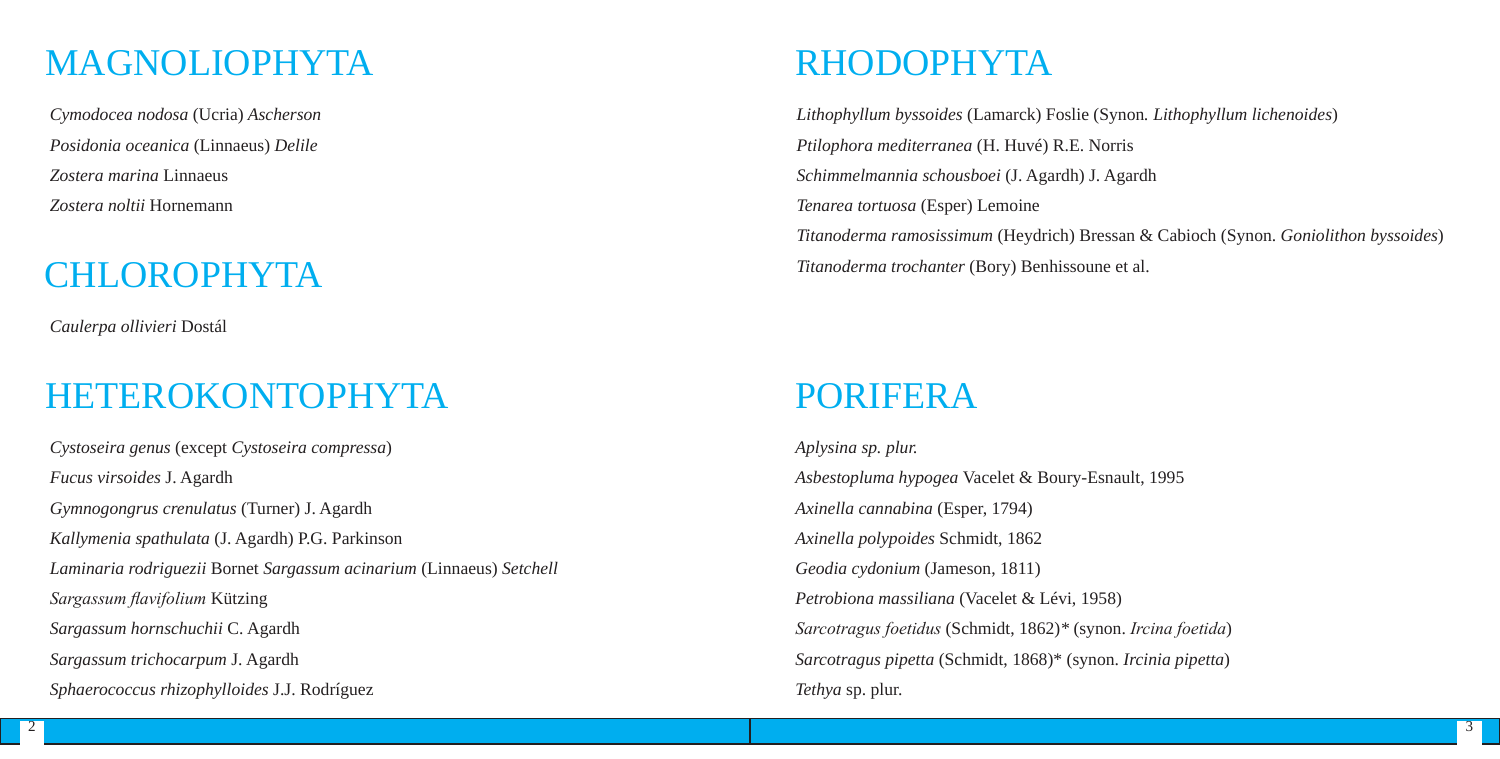*Charonia lampas* (Linnaeus, 1758) *(= Ch. Rubicunda = Ch. Nodifera) Charonia tritonis variegata* Lamarck, 1816 *(= Ch. Seguenziae) Schilderia achatidea* (Gray in G.B. Sowerby II, 1837) *Luria lurida* (Linnaeus, 1758) *(= Cypraea lurida) Dendropoma petraeum* (Monterosato, 1884) *Pinna rudis (= P. pernula)* (Linnaeus, 1758) *Lithophaga lithophaga* (Linnaeus, 1758) *Patella ferruginea* (Gmelin, 1791) *Erosaria spurca* (Linnaeus, 1758) *Pholas dactylus* (Linnaeus, 1758) *Gibbula nivosa* (A. Adams, 1851) *Ranella olearia* (Linnaeus, 1758) *Patella nigra* (Da Costa, 1771) *Pinna nobilis* (Linnaeus, 1758) *Zonaria pyrum* (Gmelin, 1791) *Tonna galea* (Linnaeus, 1758) *Mitra zonata* (Marryat, 1818)

*Astroides calycularis* (Pallas, 1766) *Errina aspera* (Linnaeus, 1767) *Savalia savaglia* Nardo, 1844 (synon.*Gerardia savaglia*)

## MOLLUSCA CNIDARIA

*Asterina pancerii* (Gasco, 1870) *Centrostephanus longispinus* (Philippi, 1845) *Ophidiaster ophidianus* (Lamarck, 1816)



# ECHINODERMATA

*Ocypode cursor* (Linnaeus, 1758) *Pachylasma giganteum* (Philippi, 1836)

# CRUSTACEA

*Hornera lichenoides* (Linnaeus, 1758)

# BRYOSOA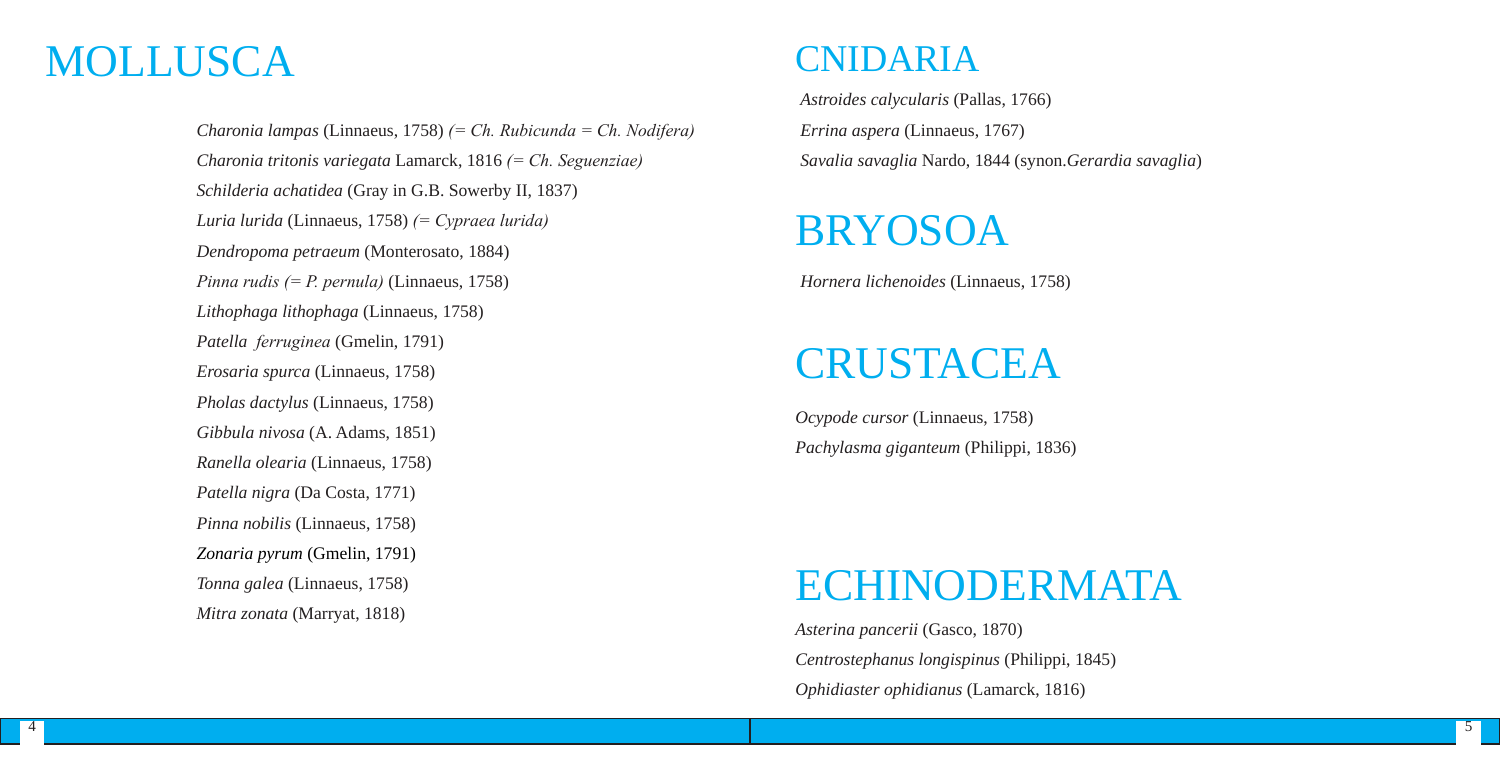*Hippocampus guttulatus* (Cuvier, 1829) (synon*. Hippocampus ramulosus*) *Squatina aculeata* (Dumeril, in Cuvier, 1817) *Hippocampus hippocampus* (Linnaeus, 1758) *Carcharodon carcharias* (Linnaeus, 1758) *Lethenteron zanandreai* (Vladykov, 1955) *Valencia hispanica* (Valenciennes, 1846) *Pomatoschistus tortonesei* (Miller, 1969) *Aphanius fasciatus* (Valenciennes, 1821) *Pomatoschistus canestrini* (Ninni, 1883) *Cetorhinus maximus* (Gunnerus, 1765) *Carcharias taurus* (Rafinesque, 1810) *Carcharias taurus* (Rafinesque, 1810) *Acipenser naccarii* (Bonaparte, 1836) *Huso huso* (Linnaeus, 1758) *Pristis pristis* (Linnaeus, 1758) *Odontaspis ferox* (Risso, 1810) *Dipturus batis* (Linnaeus, 1758) *Pristis pectinata* (Latham, 1794) *Acipenser sturio* (Linnaeus, 1758) *Gymnura altavela* (Linnaeus, 1758) *Squatina oculata* (Bonaparte, 1840) *Squatina squatina* (Linnaeus, 1758) *Oxynotus centrina* (Linnaeus, 1758) *Mobula mobular* (Bonnaterre, 1788) *Valencia letourneuxi* (Sauvage, 1880)

# **REPTILES**

### PISCES

*Caretta caretta* (Linnaeus, 1758) *Chelonia mydas* (Linnaeus, 1758) *Dermochelys coriacea* (Vandelli, 1761) *Eretmochelys imbricata* (Linnaeus, 1766) *Lepidochelys kempii* (Garman, 1880) *Trionyx triunguis* (Forskål, 1775)

# AVES

*Calonectris diomedea* (Scopoli, 1769) *Ceryle rudis* (Linnaeus, 1758) *Charadrius alexandrinus* (Linnaeus, 1758) *Charadrius leschenaultii columbinus* (Lesson, 1826) *Falco eleonorae* (Géné, 1834) *Halcyon smyrnensis* (Linnaeus, 1758) *Hydrobates pelagicus* (Linnaeus, 1758) *Larus armenicus* (Buturlin, 1934) *Larus audouinii* (Payraudeau, 1826) *Larus genei* (Breme, 1839) *Larus melanocephalus* (Temminck, 1820) *Numenius tenuirostris* (Viellot, 1817) *Pandion haliaetus* (Linnaeus, 1758) *Pelecanus crispus* (Bruch, 1832) *Pelecanus onocrotalus* (Linnaeus, 1758) *Phalacrocorax aristotelis* (Linnaeus, 1761) *Phalacrocorax pygmeus* (Pallas, 1773) *Phoenicopterus ruber* (Linnaeus, 1758) *Puffinus mauretanicus* (Lowe, PR, 1921) *Puffinus yelkouan* (Brünnich, 1764)

*Sterna albifrons* (Pallas, 1764) *Sterna bengalensis* (Lesson, 1831) *Sterna caspia* (Pallas, 1770) *Sterna nilotica* (Gmelin, JF, 1789) *Sterna sandvicensis* (Latham, 1878)